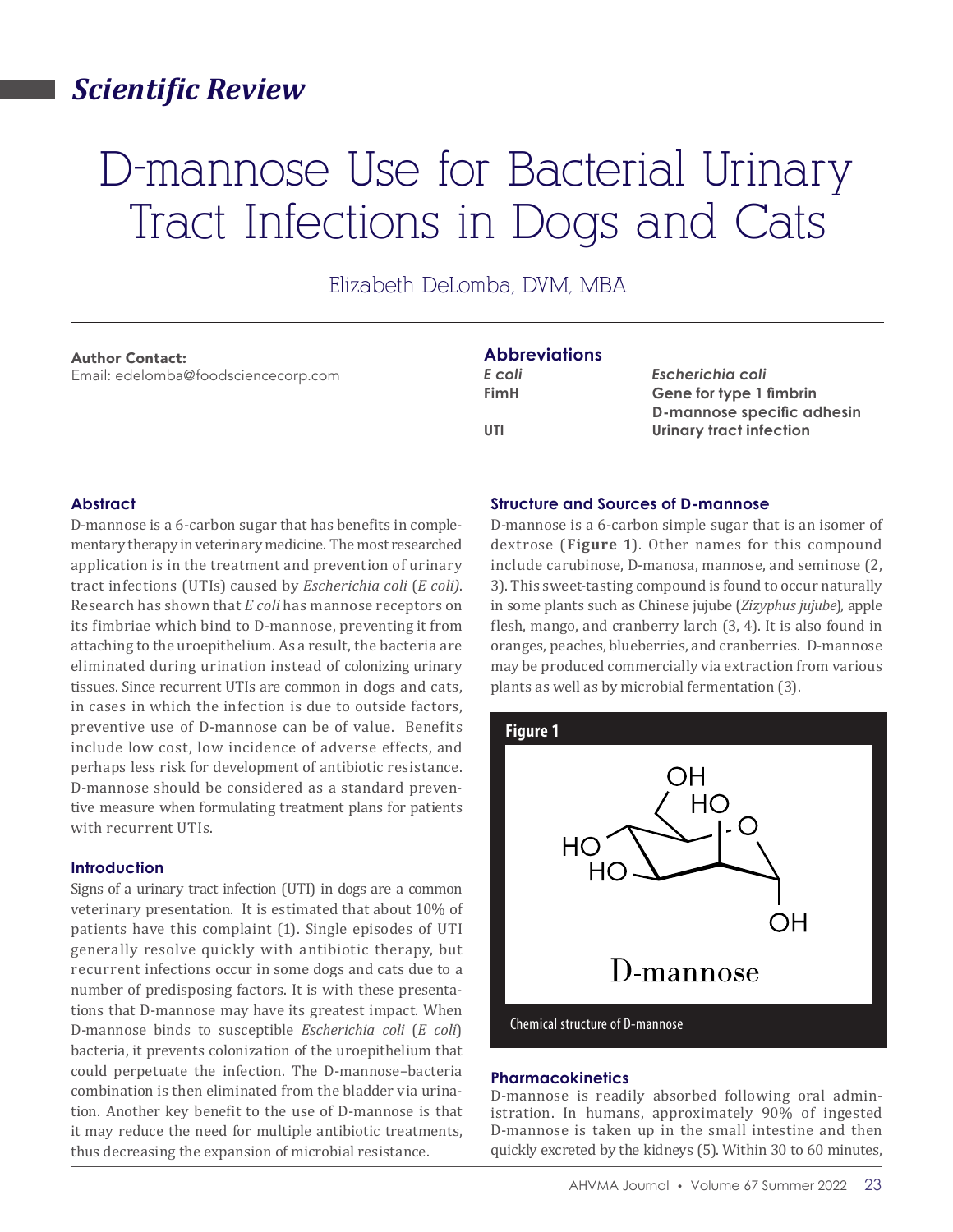large amounts of the compound are removed from the circulatory system unchanged, resulting in a rapid increase in the concentration of D-mannose in the urine (5).

D-mannose that is not excreted can be made available for cellular utilization via uptake by hexose transporters on the cell membranes (6). In the body, D-mannose is involved in protein glycosylation which is essential to ensure that proteins are properly configured for their eventual use. Sugars such as D-mannose often function as ligands for receptors to mediate cell attachments and communication pathways (7).

### **Mechanism of Action**

There are several proposed mechanisms of action for D-mannose, depending upon its intended function. It has been most studied for the prevention and treatment of bacterial UTIs.

Since D-mannose is not metabolized like other sugars, the majority is filtered by the kidneys and remains in the bladder until excreted, where it can bind with any pathogenic bacteria present in the urinary tract. Gram-negative rods in the Enterobacteriaceae family contain fimbriae that can bind to both D-mannose and urinary epithelium via type 1 fimbrin D-mannose specific adhesin (FimH), a molecule composed of a pilin and a mannose-binding lectin (6, 8). It is thought that D-mannose can form up to 12 hydrogen bonds with the FimH adhesins on the bacteria, thus preventing it from attaching to the urinary epithelium (5). *E coli*'s glycoprotein lectin adheres to the first appropriate contact it encounters, so if that encounter is D-mannose, those bacteria can no longer bind to urinary tissues (**Figure 2**). Glycoprotein receptors present on the bladder wall are similar in structure to D-mannose; when the bacteria encounter and bind with D-mannose, they are unavailable to colonize the bladder tissue. If there is a sufficient concentration of D-mannose in the urine, colonization will be minimized. In an animal trial, concentrations as low as 20 μg/ml blocked adherence to the urinary epithelium (9). This may reduce the risk of UTIs with mannosesensitive bacteria, as the mannose-bacteria complexes are cleared during urination (5). Because the compound itself is eliminated with each urination, ongoing administration of D-mannose is required to achieve this effect (10).

D-mannose does not kill bacteria or modify their pathogenicity. The binding is a physical interaction with no opportunity for bacterial transformation; therefore, there is no concern for the creation of resistance to the compound (5). Additionally, Dmannose does not impact bacterial viability or metabolism or interfere with concurrently administered antibiotics (11).

Bacterial adhesion to tissue is not always a simple process. Bacteria with mannose receptors are most often responsible for the colonization of urinary tissue; however, not all species of bacteria bear the mannose-binding capacity (12). Although not available as a commercial test, mannose receptivity can be determined in vitro by hemagglutination (13). If the bacterial species present is mannose resistant, there will be no benefit to administering D-mannose to a patient. If there is no improvement in clinical signs within 24 hours, alternative treatments must be pursued. D-mannose will also be ineffective if the pathogenic bacteria are protected in a biofilm on the bladder mucosa (12). Biofilms consist of the bacteria themselves plus a mucopolysaccharide matrix used for protection from antibiotics and from the host's immune system (12). *E coli* can create biofilms either within cells or on the surface. These biofilms protect the bacteria and can result in a quiescent population capable of resurgence. Biofilm formation may begin within 24 hours of infection and may result in either persistent or recurrent UTI (12, 14).

The body does mount defenses against bacterial colonization in the form of secretory IgA and glycosaminoglycans lining the bladder wall, as well as the flushing action produced by frequent urination (15). Additionally, the uroepithelium contains proteins such as Tamms-Horsfall protein that help prevent bacterial attachment. D-mannose mimics the binding function of these proteins (4).



# **Clinical Signs and Predisposing Factors of Recurrent Urinary Tract Infections**

Veterinarians are familiar with the signs of UTI such as dysuria, pollakiuria, and urinary urgency, but confirmation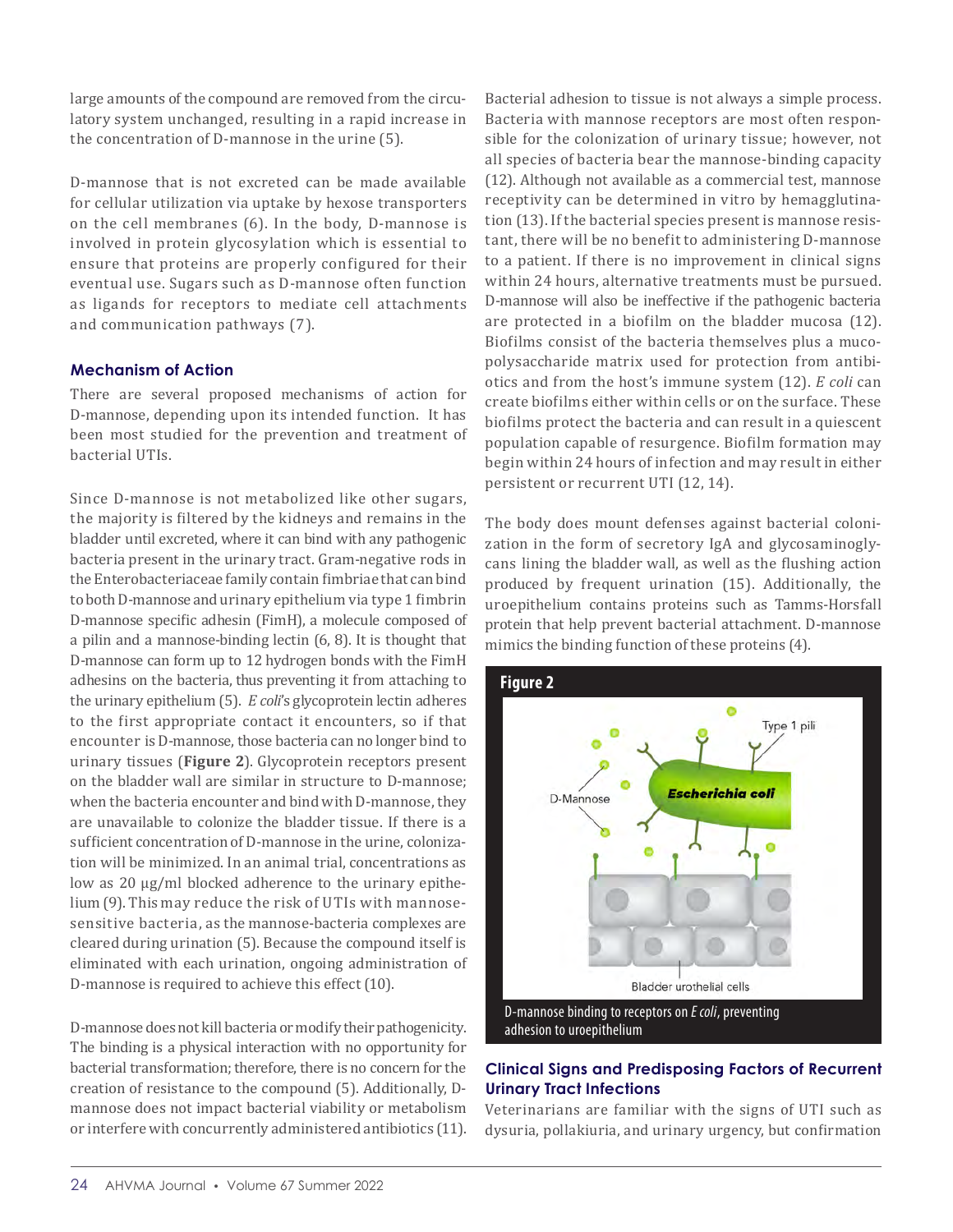of bacterial infection via urinalysis is necessary for diagnosis. Recurrent UTI is defined as 3 or more episodes per year (16). Collection of urine via cystocentesis for culture and sensitivity is essential in order to identify appropriate antibiotic therapy. About 14% of dogs will experience a bacterial UTI throughout their lives (17). This number is much smaller for cats, only 1 to 3%, usually in aged patients. Additionally, feline bacterial cystitis may be more difficult to confirm. In 1 study with 155 cats with confirmed bacteriuria, 35% showed no clinical signs (15). This makes gathering a minimum database even more important for cats.

The median age for dogs with recurrent UTIs is 7 years. Females appear to be at increased risk in both dogs and cats (18, 19).

A number of factors may predispose a patient to develop recurrent UTIs. In the young, these may be congenital abnormalities or malformations. In adult dogs and cats, predisposing factors include having a recessed vulva, neurologic issues such as urinary retention or inability to fully empty the bladder, or a history of urinary catheterization or surgery, especially urethrostomy. Administration of immunosuppressive drugs, including corticosteroids, is an important predisposing factor. In older animals, systemic diseases such as chronic kidney disease, hyperadrenocorticism, diabetes mellitus, and hyperthyroidism can all predispose patients to UTIs (20).

Another factor is the formation of biofilms by *E coli*. Once established on the bladder wall, the bacteria create this protective layer. Administration of D-mannose helps to inhibit bacterial adhesion, reducing biofilm formation and thus facilitating clearance of the infection (21).

#### **Etiology of Urinary Tract Infections**

Although there are a variety of bacterial species that can cause UTIs, the most common organism isolated in both dogs and cats is *E coli*. In a 2003 study of 100 dogs with clinical signs of UTIs, urine was collected via cystocentesis. In these cases, bacteria were isolated from 38 samples. From these cultures 51 strains of bacteria were identified, with 76% of the positive samples resulting in a single strain of organisms and 23% yielding a mixed culture. *E coli* represented 23.5% of the organisms isolated. Other prevalent bacteria included *Streptococcus* spp., *Micrococcus* spp., *Staphylococcus*  spp., *Klebsiella* spp., and *Proteus* spp. There did not seem to be a difference among the dogs with a positive culture based on age or gender (1). In a study conducted between January 1, 2010 and September 10, 2013, results were reviewed from positive aerobic bacterial cultures of urine collected via

cystocentesis in dogs. Of the 1636 bacterial isolates from 1028 dogs, *E coli* accounted for 52.4% of all the organisms (22). Seventy-four percent of the positive cultures were from females, with 90% of these from spayed females; of the remaining 26%, 80.6% were from neutered males.

In a 2008 review of 8,354 cases of canine UTIs, data collected from 1969-1995 were examined. The data showed a gender difference, with 58% of the bacterial isolates cultured from females. Over 3,400 microbes including bacteria and fungi were identified in the samples. Ten bacterial genera accounted for 96.3% of all isolates, with 44.1% of the total being *E coli*. In this review single isolates were responsible for over 72% of the UTIs (23).

As the studies above demonstrate, there is a wide variety of bacterial isolates, including many bacteria in the Enterobacteriaceae group. One factor in bacterial susceptibility to D-mannose is the presence of the FimH receptor; not all members of the Enterobacteriaceae, or even some strains within a species which tend to have the FimH receptors, actually possess them (12). Many bacteria in the Enterobacteriaceae group are regularly cultured in dogs with UTIs. These include *E coli*, *Enterobacter* spp., *Proteus* spp., and *Klebsiella* spp. A study in 2003 from the North Carolina State University Veterinary Teaching Hospital characterized the incidence of bacteria cultured from dogs with recurring UTIs. Of the bacteria isolated from dogs, there was a 47.4% incidence of *E coli*, 20.7% *Enterococcus* spp., 7.7% *Proteus* spp., and 5.9% *Klebsiella* spp. (18). Primary sources for *E coli* include contamination from the rectal and perineal areas (24). A review of UTIs in cats found that *E coli* was the most frequently isolated organism, representing the primary bacteria in 39% to 59% of the positive cultures (19). In a 2012 study of cats with chronic kidney disease, routine sampling found a predisposition to occult bacterial infections, with 18 of 25 cats affected. The study also identified *E coli* as the predominant bacteria (25).

#### **Dosing**

There is little confirmed information on proper dosing of D-mannose. Anecdotally, 500 mg of the powdered product per 9 kg body weight 3 times daily has been suggested (24). Another dosing method is to extrapolate from the human dose on the product label. Dosing pets 3 times a day can present a challenge with compliance, so many veterinarians recommend twice-daily administration. Based on the rapidity with which Dmannose is removed from the bloodstream into the urine in humans, more frequent dosing in dogs and cats may be indicated, albeit impractical.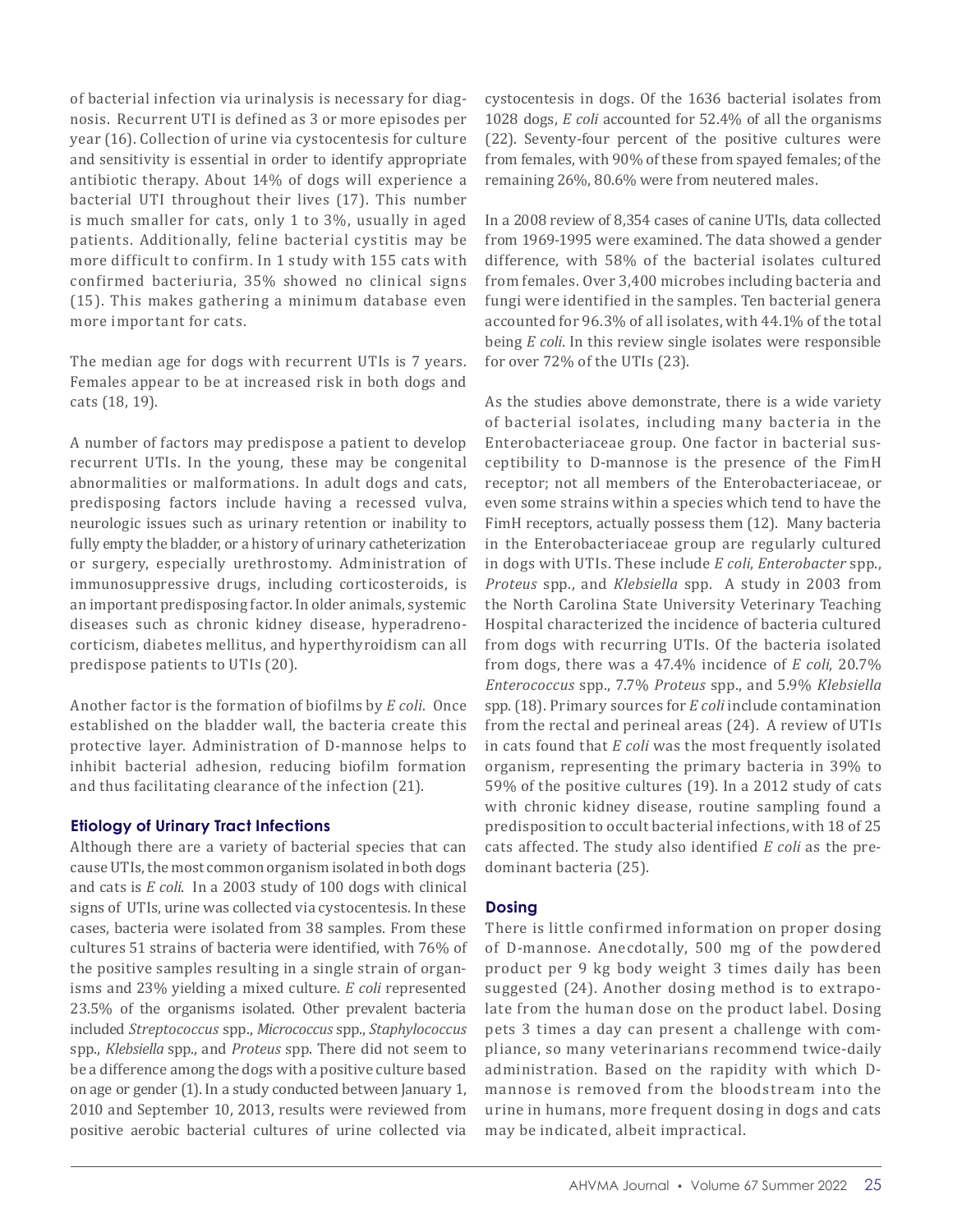There are several D-mannose combination products created specifically for the veterinary market or over-the-counter retailers. The range per dosing unit (soft chew, scoop, or tablet) is from 50 mg to 1000 mg. Often it is recommended that clients purchase the powder, as it is inexpensive and generally well accepted when sprinkled on moistened food. The compound itself tastes mildly sweet and inoffensive. It may be used in combination with water to supplement hydration and facilitate increased urination to help flush the bladder. In addition to the single-ingredient powder formulation, D-mannose is often a component in other pet supplements along with probiotics, cranberry, and other complementary nutrients.

#### **Supportive Studies**

Most of the clinical work and research done to determine the effectiveness of D-mannose has used adult women as the test subjects. Many studies support its use in women for UTI. A European survey found *E coli* to be the infective organism in 70% of cases, thus making potential use of D-mannose highly applicable (12). These studies in humans have generally been focused on recurrent UTIs, and in most of these, D-mannose helped decrease occurrences. The use of D-mannose helps lessen symptoms of dysuria, urgency, pain, and tenesmus, and increases quality of life (4). If the UTIs studied were recurrent, the interval between recurrences was extended with the use of D-mannose. The rate of recurrence in one study was 4.5% in women treated preventively with D-mannose, but 33% in those not given D-mannose (4). This 2016 Domenici study also found significant improvement in symptoms in women who received D-mannose prophylaxis. Additionally, there were no side effects noted (4). Similar results were found in a prospective study of men and women with multiple sclerosis and a history of recurrent UTI. D-mannose use significantly decreased the number of UTIs per month identified with the use of a dipstick by the patients (26).

In a 2014 study, 308 women were divided into 3 groups. After antibiotic clearance of documented UTI, the subjects were randomly assigned to a group given either D-mannose as a prophylactic, nitrofurantoin as a prophylactic, or no prophylaxis to determine the rate of recurrence. The women with no preventive treatment suffered a recurrence rate of 60.8%, those given D-mannose had a 14.6% recurrence rate, and subjects in the nitrofurantoin group had a recurrence rate of 20.4%. The difference in recurrence rates between mannose and nitrofurantoin was not significant, but both were significantly different from those receiving no prophylaxis (27). Patients in this study who received D-mannose also had significantly fewer side effects than those given nitrofurantoin. Another 2014 study showed similar results. Here,

60 women with a confirmed history of recurrent UTI were assigned to treatment with either D-mannose at a high dose for 2 weeks and then a lower dose for 22 weeks, or to a group receiving sulfamethoxazole and trimethoprim for 5 days. The average time for recurrence with the antibiotic group was 52.7 days, whereas the D-mannose group was 200 days (28). All 3 studies support the use of D-mannose to decrease the recurrence of, or extend the interval between, active UTIs. It is also noted in 2 of the above papers that there were no side effects of D-mannose observed. Therefore, D-mannose may help decrease incidences of urinary tract symptoms, acting in some cases as an effective method of prophylaxis.

In a 2015 study, D-mannose was shown to be helpful with acute bacterial cystitis as well. Patients included women either with symptoms of cystitis or who were asymptomatic but with a confirmed culture from a voided midstream sample. Those receiving D-mannose demonstrated significant improvement over baseline scores from a validated questionnaire, reporting fewer symptoms and improved quality of life (4).

A 2021 literature review of human studies provided a high level of evidence that the administration of D-mannose conferred a significant advantage with few, if any, side effects (11).

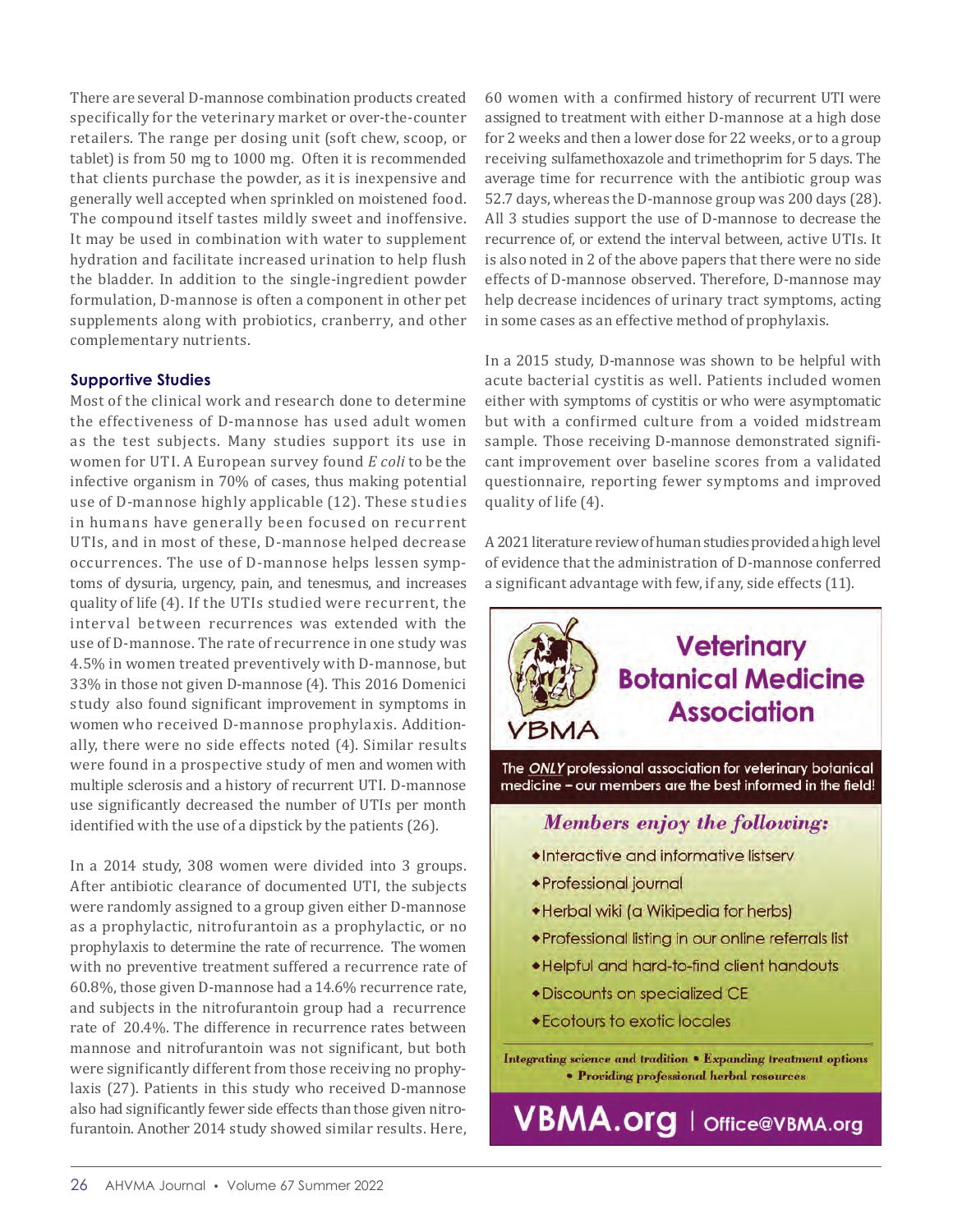D-mannose is often combined with other compounds, most often cranberry. Cure rates were significantly higher when a combination of cranberry and D-mannose was administered concurrently with antibiotics (29). In one study, cranberry plus D-mannose administered to women with sulfamethoxazole trimethoprim-resistant infections resulted in a persistent remission rate of 93% vs 55 % with placebo (29). Cranberry's proanthocyanidins may have different mechanisms of action, such as modifying the bacterial fimbriae or the shape of the organisms, possibly helping to decrease their ability to attach to the bladder wall. Compounds other than the proanthocyanidins, such as ursolic acid, may also impact *E coli*'s gene expression to minimize biofilm production (30). The potential for synergism exists due to the different mechanisms of action of cranberry and D-mannose. When not given together, it was noted that D-mannose alone daily was a better preventive than proanthocyanidins (11).

Concrete, placebo-controlled studies in dogs and cats are lacking in veterinary medicine. While most studies are human-based, there is one in rats demonstrating that D-mannose was able to reduce bacteriuria significantly within 1 day (31). As with all non-companion animal research, it is unknown whether the results would be similar in the targeted species.

#### **Potential Alternative Applications for D-mannose**

In the body, D-mannose is primarily used for protein glycosylation. There have been other promising applications investigated, such as for the slowing of arthritis. An in vitro and in vivo rat study showed a decrease in the progression of degeneration of chondrocytes and an increase in cell proliferation. D-mannose also appears to downregulate catabolism and help slow the development of osteoarthritis (32). The sugar also inhibits inflammation by decreasing the products of neutrophil oxidative bursts and also by possibly decreasing activation of nuclear factor kappa B (33).

D-mannose may help to decrease tumor growth and enhance the cytotoxic effects of chemotherapy agents (34). It is thought that the mechanism of action for this inhibition of neoplasia may be due to impeding macrophage interleukin-1β creation (35). It may also slow tumor growth by competing with neoplastic cells for glucose utilization (34). D-mannose has also been shown to decrease immunopathology by enhancing the production of T regulatory cells, which may have implications for controlling age-related and immune-related issues (36). This suppression of immune reaction may also assist in the prevention of autoimmune type 1 diabetes in humans (37).

### **Adverse Effects**

Adverse effects are possible, although rarely reported. These include nausea, diarrhea, and abdominal discomfort. Caution is recommended for use with pregnancy and lactation (6). In one study, D-mannose use in pregnant mice resulted in offspring with eye defects (38).

#### **Potential Drug Interactions**

There are no known drug interactions with D-mannose.

#### **Conclusions**

UTIs are common in dogs and, although less common in cats, do occur, especially in felines with impaired renal function. When the UTI is due to outside factors, including immunosuppressive treatment, the presence of another disease, or anatomical abnormalities, preventive use of D-mannose could help manage these patients. Multiple UTIs in a patient may be classified as persistent, that is, the same strain of bacteria is able to elude the body's defenses and antibiotic therapy, or recurrent, in which the same or a different strain of bacteria recurs after being completely cleared by previous treatment. It is frequently difficult to distinguish between these 2 causes. In either case, *E coli* is most prevalent.

A potential long-term benefit of the use of D-mannose, since it does not alter the bacteria, could be a reduction in the number of antibiotic-resistant strains. Poor compliance when administering pharmaceuticals can result in low levels of the antibiotic in the bloodstream, which can promote bacterial genetic changes leading to resistance (39).

Not all bacteria are susceptible to the effects of D-mannose. Data is lacking on which bacteria express the mannosebinding capacity (24). Additionally, it is recommended that subclinical bacteriuria not be treated with antibiotics unless there is a concern for ascending infection, according to the antimicrobial use guidelines from the International Society for Companion Animal Infectious Diseases (16). These guidelines do not mention the use of complementary therapies such as D-mannose.

The use of D-mannose may help reduce the need for pharmacological intervention without interfering with it. Although there is less information to support the treatment of acute infections, there is support for its use to help decrease colonization and therefore reduce bacterial numbers available for induction of disease (12). Dmannose is synergistic with antimicrobial therapy (21). D-mannose has been found to have multiple beneficial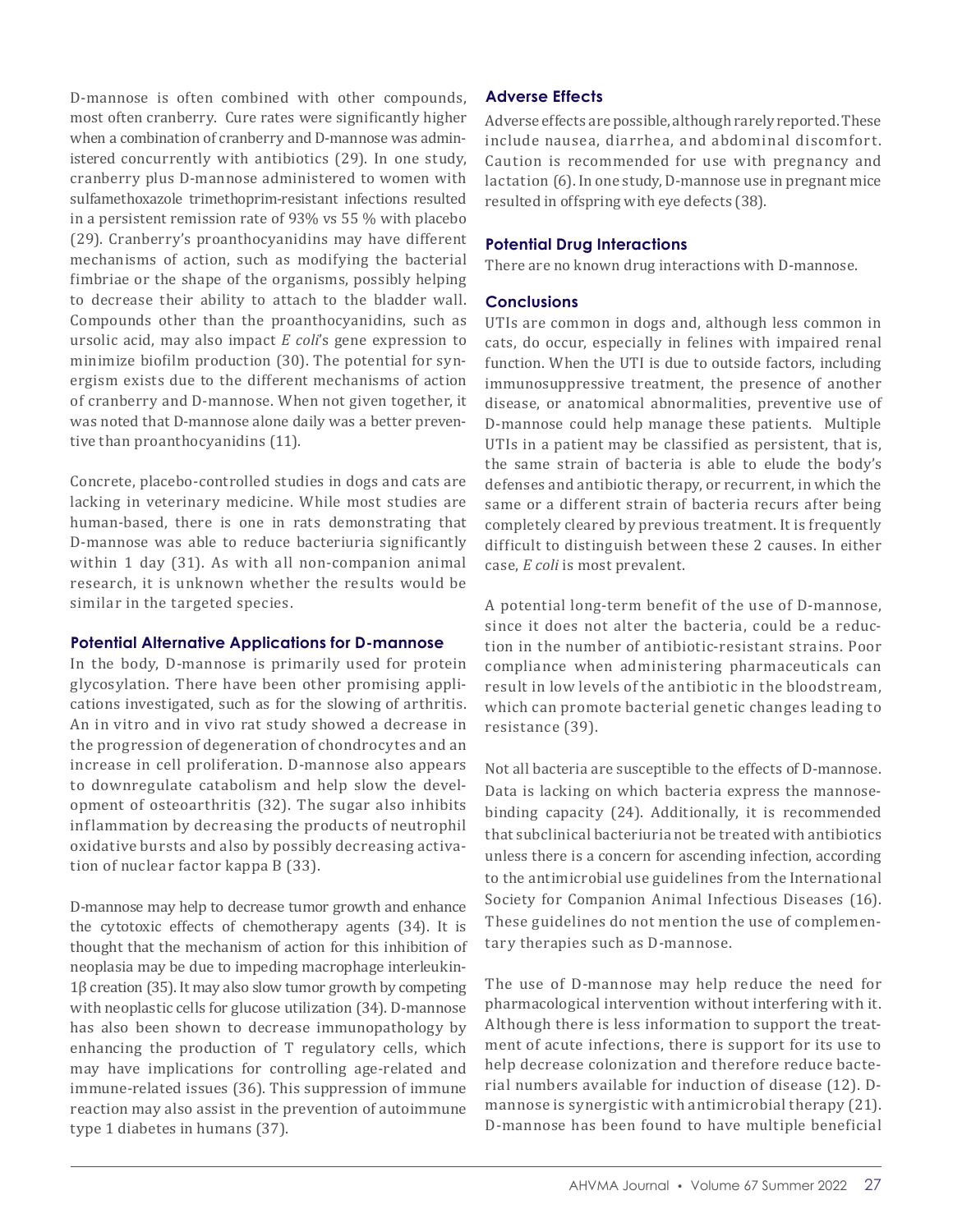properties. It is synergistic with conventional medicines by not decreasing antibiotic effectiveness due to its physical mechanism of action in preventing bacterial attachment and thereby contributing to decreased colonization. Because of its benefits, low cost, and low incidence of adverse effects, it should be considered a standard preventive measure when formulating treatment plans for patients with recurrent UTIs.

#### **Acknowledgments**

At the time of this publication, Dr. DeLomba is contracted as Senior Veterinary Consultant for VetriScience Laboratories, 929 Harvest Ln, Williston, Vermont.

The author wishes to thank Sara Philips, Dawn Hayward, and Amber Webster for their support and artwork.

#### **References**

- 1. Çetin C, Şentürk S, Kocabiyik AL, Temizel M, Özel E. Bacteriological examination of urine samples from dogs with symptoms of urinary tract infection. *Turk J Vet Anim Sci.* 2003;27(5):1225-1229.
- 2. Miller, Kelli. *D-Mannose.* WebMd. https://tinyurl.com/webmdD-mannose. Published March 26, 2020. Accessed April 24, 2022.
- 3. Hu X, Shi Y, Zhang P, Miao M, Zhang T, Jiang B. D-Mannose: properties, production, and applications: an overview. *Compr Rev Food Sci Food Saf*. 2016;15(4):773-785. doi:10.1111/1541- 4337.12211
- 4. Domenici L, Monti M, Bracchi C, et al. D-mannose: a promising support for acute urinary tract infections in women. A pilot study. *Eur Rev Med Pharmacol Sci*. 2016;20(13):2920-2925.
- 5. Scaglione F, Musazzi UM, Minghetti P. Considerations on D-mannose mechanism of action and consequent classification of marketed healthcare Products. *Front Pharmacol*. 2021;12(3):636377. doi:10.3389/fphar.2021.636377
- 6. Sharma V, Ichikawa M, Freeze HH. Mannose metabolism: more than meets the eye. *Biochem Biophys Res Commun*. 2014;453(2):220-228. doi:10.1016/j.bbrc.2014.06.021
- 7. Protein glycosylation. ThermoFisher Scientific. https://tinyurl.com/TFSglycosylation. Accessed December 14, 2021.
- 8. Aprikian P, Tchesnokova V, Kidd B, et al. Interdomain interaction in the FimH adhesin of *Escherichia coli* regulates the affinity to mannose. *J Biol Chem*. 2007;282(32):23437- 23446. doi:10.1074/jbc.M702037200
- 9. Ala-Jaakkola R, Laitila A, Ouwehand AC, Lehtoranta L. Role of D-mannose in urinary tract infections - a narrative review. *Nutr J*. 2022;21(1):18. doi:10.1186/s12937-022-00769
- 10. Ofek I, Beachey EH. Mannose binding and epithelial cell adherence of *Escherichia coli*. *Infect Immun*. 1978;22(1):247- 254. doi:10.1128/iai.22.1.247-254.1978
- 11. De Nunzio C, Bartoletti R, Tubaro A, Simonato A, Ficarra V. Role of D-mannose in the prevention of recurrent uncomplicated cystitis: state of the art and future perspectives. *Antibiotics (Basel)*. 2021;10(4):373. doi:10.3390/antibiotics10040373
- 12. Palleschi G, Carbone A, Zanello PP, et al. Prospective study to compare antibiosis versus the association of N-acetylcysteine, D-mannose and *Morinda citrifolia* fruit extract in preventing urinary tract infections in patients submitted to urodynamic investigation. *Arch Ital Urol, Androl*. 2017;89(1):45-50. doi:10.4081/ aiua.2017.1.45
- 13. Hagberg L, Jodal U, Korhonen TK, Lidin-Janson G, Lindberg U, Svanborg Edén C. Adhesion, hemagglutination, and virulence of *Escherichia coli* causing urinary tract infections. *Infect Immun*. 1981;31(2):564-570. doi:10.1128/ iai.31.2.564-570.1981
- 14. Hall-Stoodley L, Stoodley P. Evolving concepts in biofilm infections. *Cell Microbiol*. 2009;11(7):1034-1043. doi:10.1111/j.1462-5822.2009.01323.x
- 15. Martinez-Ruzafa I, Kruger JM, Miller R, Swenson CL, Bolin CA, Kaneene JB. Clinical features and risk factors for development of urinary tract infections in cats. *J Feline Med Surg*. 2012;14(10):729-740. doi:10.1177/1098612X12451372
- 16. Weese JS, Blondeau JM, Boothe D, et al. Antimicrobial use guidelines for treatment of urinary tract disease in dogs and cats: antimicrobial guidelines working group of the International Society for Companion Animal Infectious Diseases. *Vet Med Int*. 2011;2011:263768. doi:10.4061/2011/263768
- 17. Pressler B, Bartges JW, Ettinger SJ. Urinary tract infections. In: Ettinger SJ, Feldman EC, eds. *Textbook of Veterinary Internal Medicine,* 7th ed. Elsevier Saunders; 2010:2036- 2046.
- 18. Seguin MA, Vaden SL, Altier C, Stone E, Levine JF. Persistent urinary tract infections and reinfections in 100 dogs (1989-1999). *J Vet Intern Med*. 2003;17(5):622-631. doi:10.1111/j.1939-1676.2003.tb02492.x
- 19. Dorsch R, Teichmann-Knorrn S, Sjetne Lund H. Urinary tract infection and subclinical bacteriuria in cats: a clinical update. *J Feline Med Surg*. 2019;21(11):1023-1038. doi:10.1177/1098612X19880435
- 20. Drazenovich N, Ling GV, Foley J. Molecular investigation of *Escherichia coli* strains associated with apparently persistent urinary tract infection in dogs. *J Vet Intern Med*. 2004;18(3):301- 306. doi:10.1111/j.1939-1676.2004.tb02549.x